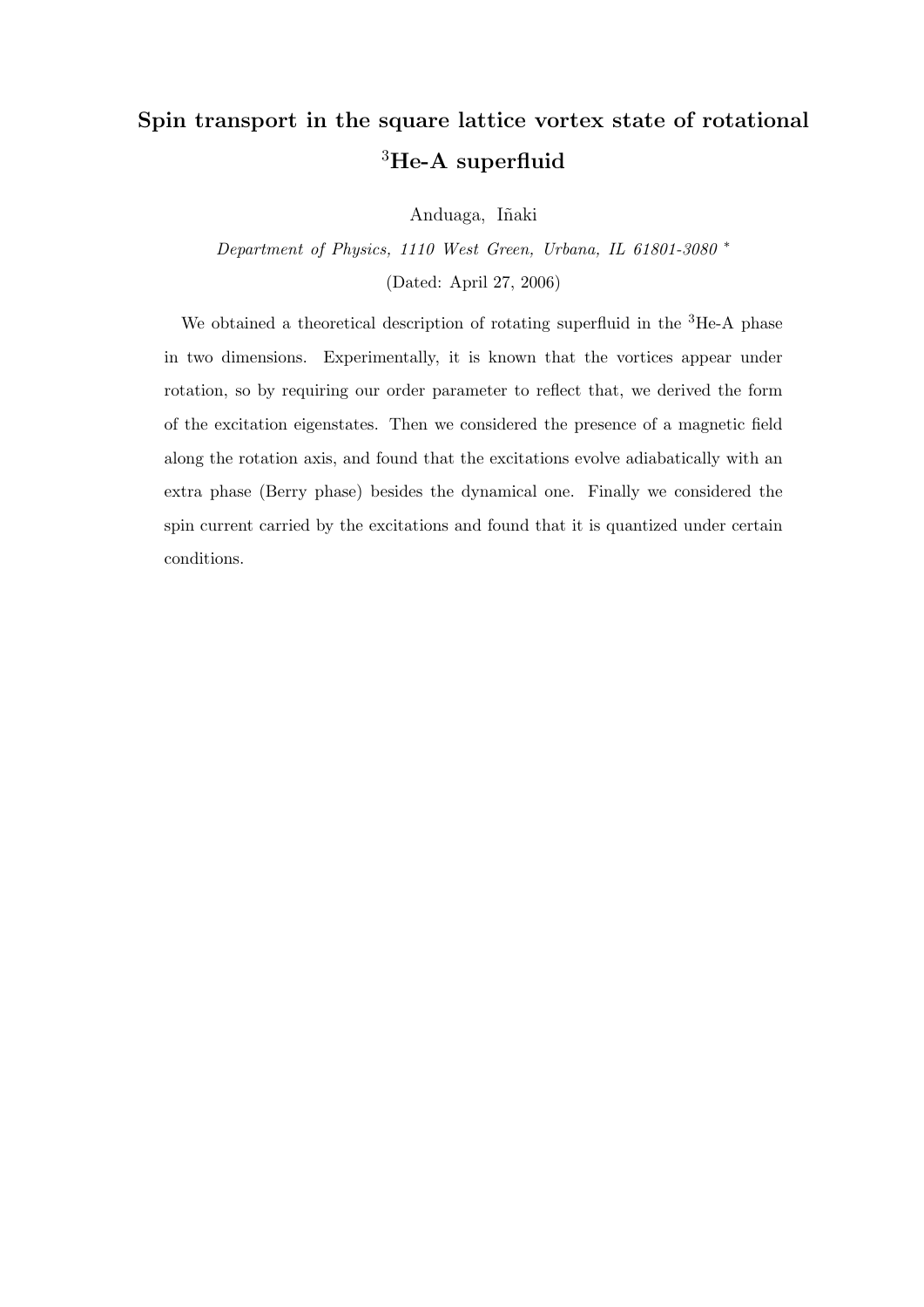#### I. INTRODUCTION

<sup>3</sup>He is among the rare type of systems that have the unique property of conserving quantum effects usually found only at microscopic scales when looking at it macroscopically. It has the property of remaining liquid even at absolute zero, and has several phases at low temperatures, in particular the <sup>3</sup>He-A phase around 3 mK. In these phases, the liquid enters a superfluid state, which supports topological defects. These defects are created spontaneously when the liquid is set to a rotation, creating different types of singularities, like point singularities, vortex lines and domain walls, as seen experimentally. In this essay we will describe a specific property of the A-phase when set in rotation, which is the spin transport of Bloch quasiparticles in the presence of a magnetic field, assuming a square lattice of line vortices.

The first part consists of deriving a Hamiltonian for the quasiparticle excitations of the <sup>3</sup>He-A phase in helium superfluid, using that the unbroken phase of <sup>3</sup>He has a symmetry group  $SO(3)_S \otimes SO(3)_L \otimes U(1)_\omega$ . Writing the most general form of the free energy to  $4^{th}$ order in the order parameter, we get an expression for the order parameter, which we then use to motivate the form of the Hamiltonian for the excitations.

The second part consists in analyzing what happens when we set <sup>3</sup>He-A to a rotation in two dimensions. Above a critical velocity  $\Omega_c$ , we get vortices that introduce a phase in the order parameter. This is shown in experiments in rotating <sup>3</sup>He-A, like the Finnish-Soviet R.O.T.A proyect [<sup>6</sup>]. For our calculations we assume a square lattice of vortices. In the presence of a magnetic field with a homogeneous gradient, we see that the evolution of the excitations is given by the usual dynamical phase plus a new phase (Berry phase), induced by the time dependent Hamiltonian, whose time dependency comes from the applied magnetic field. Finally, we use these results to calculate the Spin current carried by the excitations and find that it is quantized, and related to the Chern number of the n-th band.

# II. DESCRIPTION OF SUPERFLUID <sup>3</sup>HE-A

The model that we use to describe superfluid  ${}^{3}$ He is that of Cooper pairs, that is, the quasiparticles couple into pairs that form a non-interacting gas. Normal Cooper pairs possess no angular momentum around the center of mass, so by antisymmetry they must have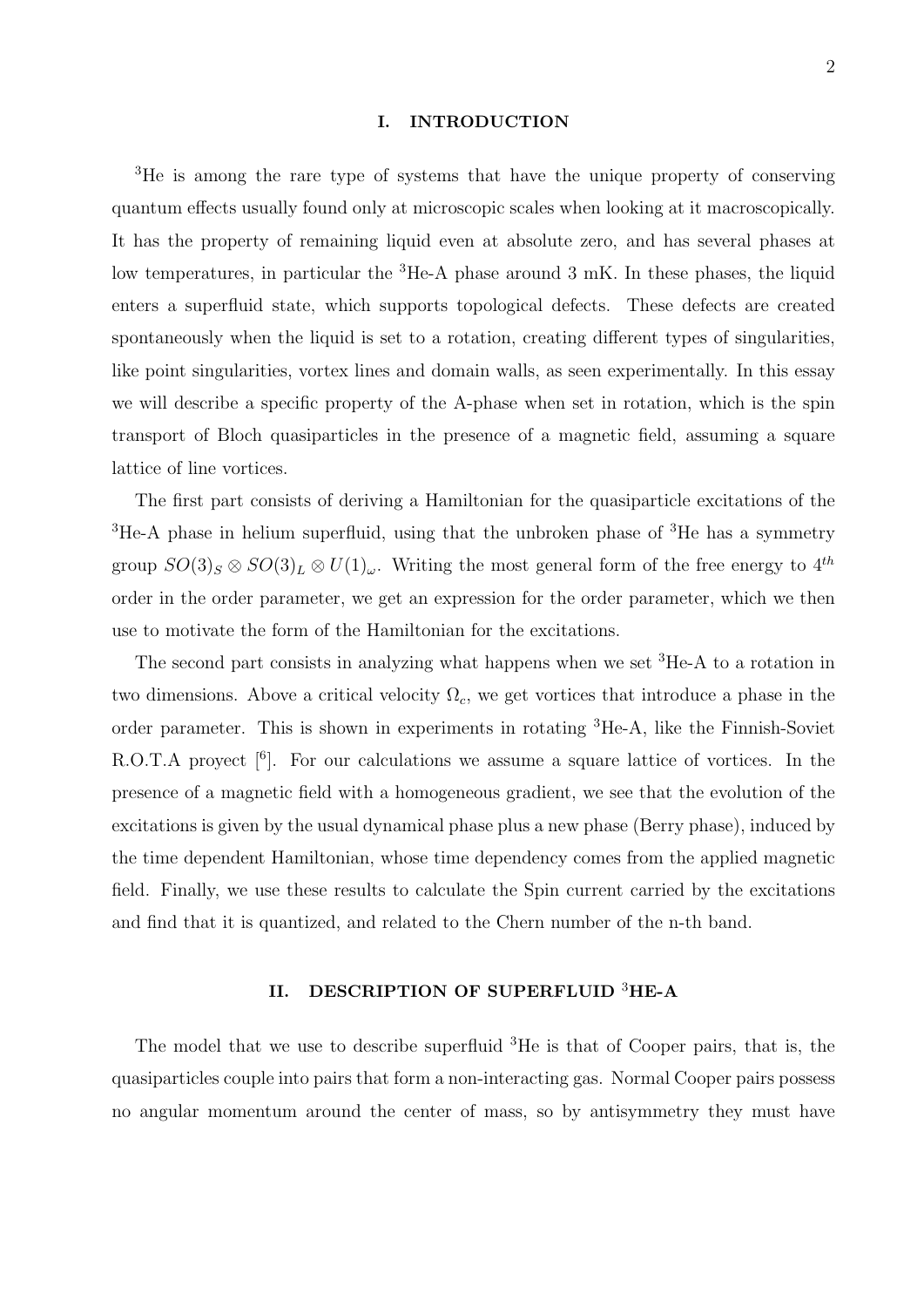quantum numbers  $S=0$ ,  $L=0$ . In <sup>3</sup>He however, the pairs are in a p-wave state, so they have quantum numbers  $S=1$ ,  $L=1$ .

This way, the symmetry group of <sup>3</sup>He in the unbroken phase must have, in the approximation of small spin-orbit coupling, a symmetry group given by

$$
G = SO(3)_S \otimes SO(3)_L \otimes U(1)_\omega \tag{1}
$$

Now that we know the symmetry group of <sup>3</sup>He, we set out to find the form of the order parameter. Writing the most general form on the free energy compatible with our symmetry group and minimizing it, we arrive at the form for the order parameter for the <sup>3</sup>He-A phase (see Apendix I for derivation):

$$
A_{\alpha i} = \Delta_0 \hat{\mathbf{d}}_{\alpha} (\hat{\mathbf{x}}_i + i \hat{\mathbf{y}}_i)
$$

where  $\hat{\mathbf{d}}$  is the spin vector of the pair and  $\hat{\mathbf{l}} = \hat{\mathbf{x}} \times \hat{\mathbf{y}}$  is their orbital angular momentum. Following  $[1]$ , we can see that the <sup>3</sup>He-A phase has a residual symmetry group H which is a subgroup of the original given by

$$
H = SO(2)_S \times U(1)_{combined} \times Z_2 \tag{2}
$$

To understand the origin of eq.  $(2)$ , we see that we can still rotate around  $\hat{d}$ , so that gives  $SO(2)<sub>S</sub>$ . The second factor is the gauge transformation (global) U(1) with a parameter Φ together with a rotation about the  $\hat{I}$  axis by an angle  $\theta_3$  that matches Φ. Lastly, a spin rotation around an axis perpendicular to  $\hat{d}$  by an angle  $\pi$  can by compensated by a gauge transformation with  $\Phi = \pi$ , which yields the last factor.

Now that we've found the form of the order parameter for the <sup>3</sup>He-A phase, we seek to find a hamiltonian that describes the phase.

# A. Hamiltonian for  ${}^{3}$ He-A

We start by writing an action for non-relativistic fermions around the fermi energy that is compatible with the symmetry group of eq.  $(1)($ the unbroken phase). We have

$$
S = \int dt d^D x \psi_{\alpha}^{\dagger}(\mathbf{x}) (i\partial_t - \epsilon(\hat{\mathbf{p}})) \psi_{\alpha}(\mathbf{x}) - \frac{\lambda}{2} \int dt d^D x \psi_{\sigma}^{\dagger}(\mathbf{x}) p_i \psi_{\tau}^{\dagger}(\mathbf{x}) \psi_{\tau}(\mathbf{y}) p_i \psi_{\sigma}(\mathbf{y})
$$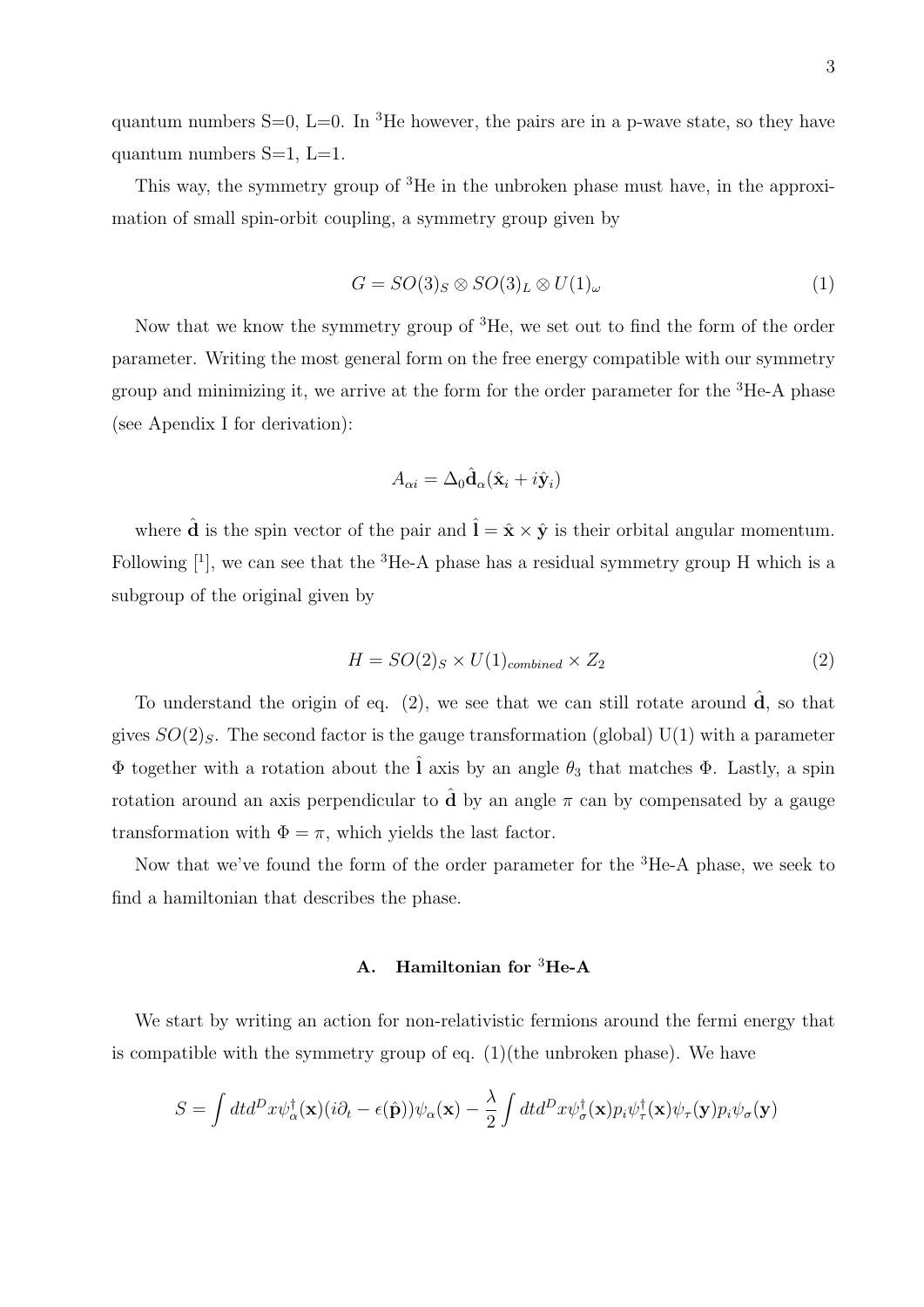where  $\psi_{\alpha}(\mathbf{x})$  is a Fermion field with spin  $\alpha = \uparrow, \downarrow, p_i = -i\partial_i$  and  $\epsilon(\hat{\mathbf{p}}) = \frac{\hat{\mathbf{p}}^2 - p_F^2}{2m}$ 

Introducing the auxiliary fields  $\Delta_{\sigma\tau}^i$  and  $(\Delta^{\dagger})_{\sigma\tau}^i$  through the Hubbard-Stratonovich transformation to get rid of the quartic term, we get

$$
S = \int dt d^D x \psi_{\alpha}^{\dagger}(\mathbf{x}) (i\partial_t - \epsilon(\hat{\mathbf{p}})) \psi_{\alpha}(\mathbf{x}) - \frac{1}{2} \int dt d^D x d^D y \left[ \psi_{\sigma}(\mathbf{x}) \Delta_{\sigma\tau}^{\dagger}(\mathbf{x}, \mathbf{y}) \psi_{\tau}(\mathbf{y}) + h.c. \right]
$$
(3)

The auxiliary fields are directly related to the order parameter of <sup>3</sup>He-A. We want this action to describe the <sup>3</sup>He-A phase, and we still haven't specified how the auxiliary fields transform. Out of the original symmetry of eq. (1) that S satisfied, we should have, after spontaneous symmetry breaking, only the group given by eq. (2). This can be achieved by defining [<sup>1</sup> ]

$$
\Delta_{\sigma\tau}(\mathbf{x}, \mathbf{y}) = \int \frac{d^D p}{2\pi^D} e^{i(\mathbf{x} - \mathbf{y}) \cdot \mathbf{p}} \Delta_{\sigma\tau}(\mathbf{r}, \mathbf{p})
$$

Where  $\mathbf{r} = (\mathbf{x} + \mathbf{y})/2$ . The matrix  $\Delta_{\sigma\tau}^i(\mathbf{r}, \mathbf{p})$  is defined in terms of our order parameter

$$
\Delta_{\sigma\tau}(\mathbf{r}, \mathbf{p}) = A_{\alpha i}(\sigma^{\alpha})_{\sigma\tau} i\sigma_y \mathbf{p}_i
$$
\n(4)

where  $A_{\alpha i}$  is the order parameter from the G-L theory we found before.

We can go from the Lagrangian given by eqn. 3 to the Hamiltonian through the usual Legendre transform  $H = \dot{\psi}_{\alpha} \frac{\delta L}{\delta \partial \alpha}$  $\frac{\delta L}{\delta \partial_0 \psi_\alpha} + h.c. - L$ . We get

$$
H = \int dt d^D x \psi_{\alpha}^{\dagger}(\mathbf{x}) \epsilon(\hat{\mathbf{p}})) \psi_{\alpha}(\mathbf{x}) + \frac{1}{2} \int dt d^D x d^D y \left[ \psi_{\sigma}(\mathbf{x}) (\Delta^{\dagger})^i_{\sigma \tau}(\mathbf{x}, \mathbf{y}) \psi_{\tau}(\mathbf{y}) + h.c. \right]
$$

Following  $[2]$ , if we are in 2 dimensions and we make the angular momentum of all Cooper pairs point along the  $\hat{z}$ -axis, in the presence of a spin-orbit interaction  $\hat{d}$  will also point in the  $\hat{z}$ -axis. Then using eq. (4) we can write

$$
\Delta_{\sigma\tau}(\mathbf{r},\mathbf{p})=i\sigma_{y}(\sigma_{3})_{\sigma\tau}\phi(\mathbf{r})(p_{x}+ip_{y})
$$

This way, the Hamiltonian for the  ${}^{3}$ He-A phase in 2 dimensions is

$$
H_{MF} = \int dt d^2x \psi_{\alpha}^{\dagger}(\mathbf{x}) \epsilon(\hat{\mathbf{p}})) \psi_{\alpha}(\mathbf{x}) + \frac{1}{2} \int dt d^2x d^2y \left[ \psi_{\uparrow}(\mathbf{x}) \Delta_A^{\dagger}(\mathbf{x}, \mathbf{y}) \psi_{\downarrow}(\mathbf{y}) + \psi_{\uparrow}^{\dagger}(\mathbf{x}) \Delta_A(\mathbf{x}, \mathbf{y}) \psi_{\downarrow}^{\dagger}(\mathbf{y}) \right]
$$
\n(5)

\nwith  $\Delta_A(\mathbf{x}, \mathbf{y}) = 1/2 \text{ Tr}[\sigma_x \Delta(\mathbf{x}, \mathbf{y})]$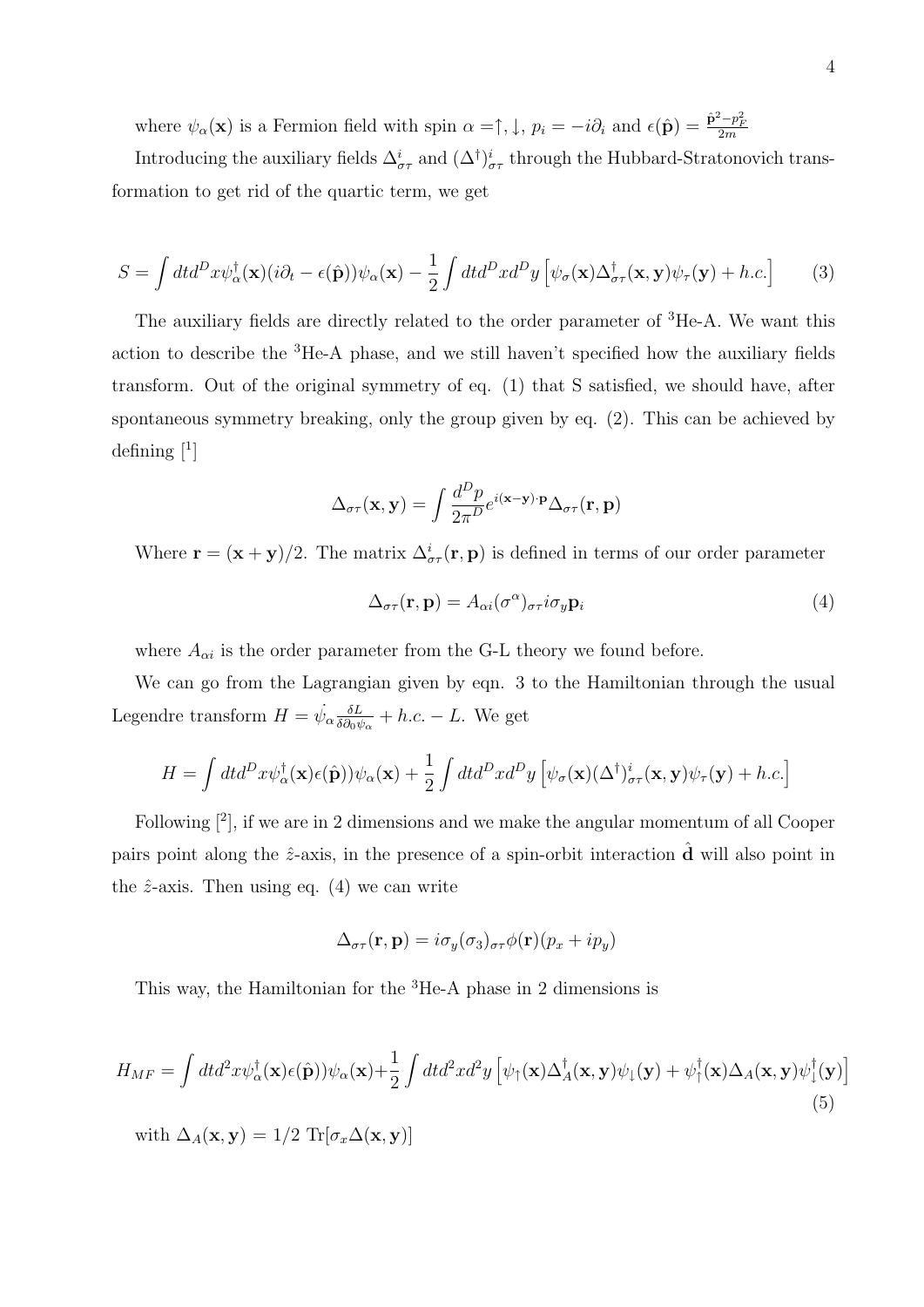#### B.  ${}^{3}$ He-A in a rotating cilinder

At  $T=0$  and with the superfluid at rest, there won't be any excitations if we assume a finite energy gap in the spectrum. That's why we need to consider a cilinder of rotating superfluid <sup>3</sup>He-A, which for a velocity  $\Omega > \Omega_{critical}$  will produce excitations and thus vortices. Under a rotation, the Hamiltonian transforms as

$$
H_{Rot}=H_{MF}+\hat{\textbf{L}}\cdot\hat{\textbf{\Omega}}
$$

where  $\hat{\mathbf{L}}$  is the angular momentum. From this we obtain (without writing down the pairing terms)

$$
H_{Rot} = \int dt d^{D}x \psi_{\alpha}^{\dagger}(\vec{\mathbf{x}})(\epsilon(\hat{\mathbf{p}}) - \hat{\mathbf{p}} \cdot (\vec{\mathbf{\Omega}} \times \vec{\mathbf{x}})) \psi_{\alpha}(\vec{\mathbf{x}}) = \int dt d^{D}x \psi_{\alpha}^{\dagger}(\vec{\mathbf{x}})[\epsilon(\hat{\mathbf{p}} - m(\vec{\mathbf{\Omega}} \times \vec{\mathbf{x}})) - \frac{m}{2}(\vec{\mathbf{\Omega}} \times \vec{\mathbf{x}})^{2})] \psi_{\alpha}(\vec{\mathbf{x}})
$$

In a typical experiment, we can neglect the  $\frac{m}{2}(\vec{\Omega} \times \vec{x})^2$  term or introduce a parabolic trap [ 4 ]. This way, the hamiltonian for rotating superfluid turns out to be

$$
H_{Rot} = \int dt d^{D}x \psi_{\alpha}^{\dagger}(\mathbf{x}) \epsilon(\hat{\mathbf{p}} - m(\hat{\mathbf{\Omega}} \times \hat{\mathbf{x}})) \psi_{\alpha}(\mathbf{x}) + \frac{1}{2} \int dt d^{D}x d^{D}y \left[ \psi_{\uparrow}(\mathbf{x}) \Delta_{A}^{\dagger}(\mathbf{x}, \mathbf{y}) \psi_{\downarrow}(\mathbf{y}) + h.c. \right]
$$
\n(6)

Now that the fluid is rotating, we see that for a given  $p > p_F$  there will be a critical velocity  $\Omega_c$  such that  $\epsilon(\hat{\mathbf{p}} - m(\vec{\Omega}_c \times \vec{\mathbf{x}})) = \epsilon(\hat{\mathbf{p}}_F)$ , thus we'll get excitations.

#### C. Vortices and the vector potential

We see in eq. (6) that the rotation has induced a vector potential on the Hamiltonian much like an electromagnetic one would. For a general vector potential, we know that if we move around a curve in space, the fields are transformed by a phase given by the holonomy group associated with the vector potential  $\binom{5}{1}$ . In fiber bundle language, the vector potential is a connection on our real space that takes values on the gauge group, and the fields live on the associated bundle, which is a  $U(1)$  vector space. The gauge group are the rotations around the  $\hat{z}$  axis which is  $SO(2) \sim U(1)$ . The holonomy group will depend on the topology of the fibre (for example, for a moebius strip it would be  $Z_2$ ). In our case, we want our vector potential to induce vortices, so we impose that our holonomy group be Z (a vortex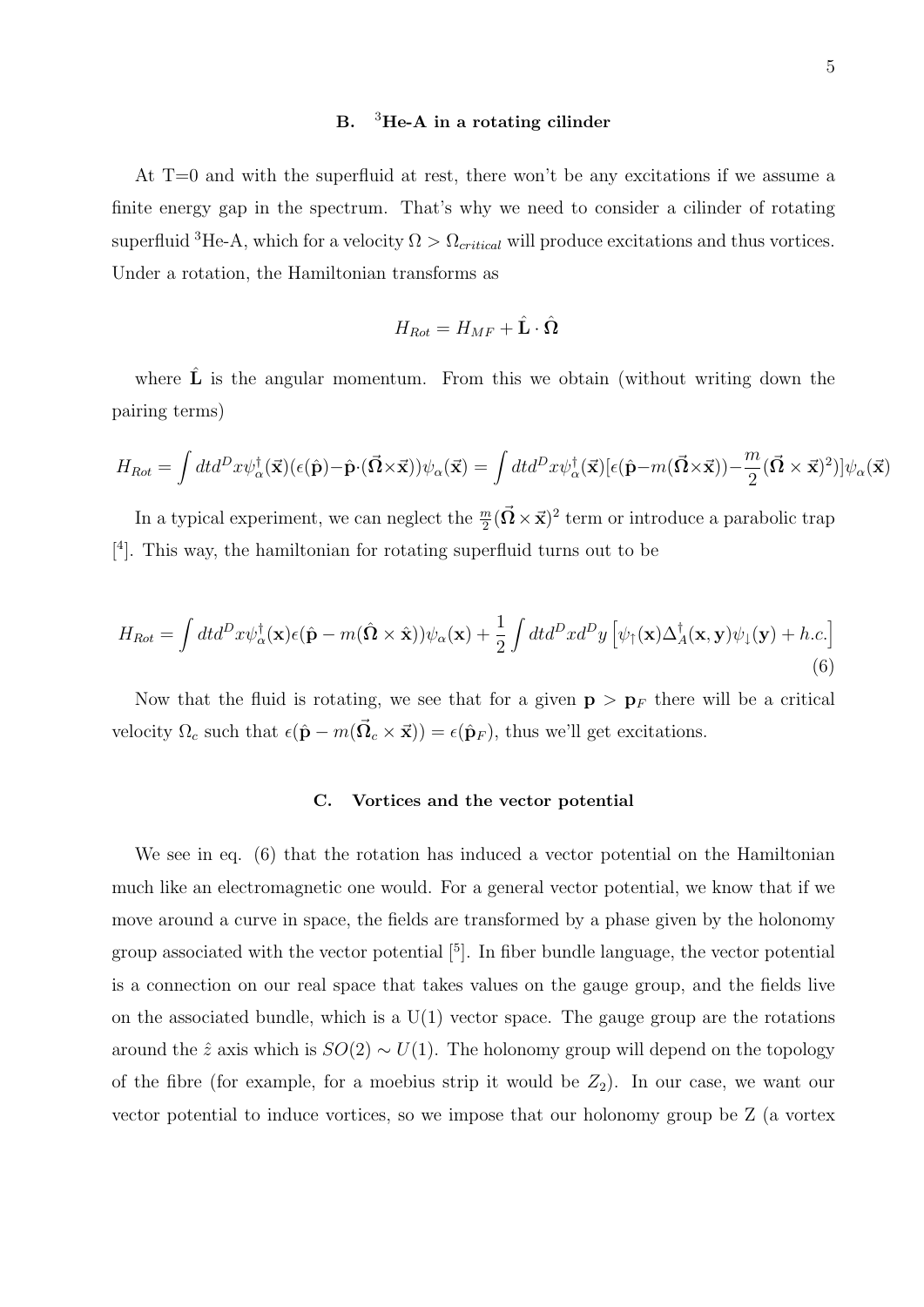essentially is a topological defect, in the sense that when we go around it the field acquires a non trivial phase).

We have, for a general vector potential  $\mathbf{A}(x)$ , that the field transforms like

$$
\psi(\Gamma(\vec{\mathbf{x}})) = D(e^{-i\int_{\Gamma} \vec{\mathbf{A}} \cdot d\vec{\mathbf{\Gamma}}}) \tilde{\psi}(\Gamma(\vec{\mathbf{x}}))
$$
\n(7)

Where  $\Gamma$  is a general path in space,  $\tilde{\psi}(\Gamma(\vec{x}))$  is the gauge invariant part of the field (it's determined by fixing the gauge), and  $D$  is a representation of the gauge group  $SO(2)$  into the associated vector bundle U(1), which is just  $D(e^{i\theta\sigma_3})=e^{i\frac{\theta}{2}}$ 

Because the order parameter is of the form  $\Delta_A \sim \langle \psi(x)\psi(y)\rangle$ , using eq. (7) we get the following form for the order parameter

$$
\Delta_A(\hat{\mathbf{x}},\hat{\mathbf{y}}) = e^{-\frac{i}{2}[\oint_{\Gamma_x} \hat{\mathbf{A}} \cdot \mathbf{d}\hat{\Gamma} + \oint_{\Gamma_y} \hat{\mathbf{A}} \cdot \mathbf{d}\hat{\Gamma}]} \tilde{\Delta}_A(\hat{\mathbf{x}}, \hat{\mathbf{y}})
$$

where  $\tilde{\Delta}_A(\hat{\mathbf{x}}, \hat{\mathbf{y}})$  is the gauge invariant part (determined by fixing the gauge). If  $\mathbf{A}(x)$  is integrable, then we get no phase shift and thus there are no vortices. Thus we want  $\mathbf{A}(x)$ to have a net circulation, so we impose

$$
\vec{\nabla} \times \vec{\mathbf{A}} = 2\pi \sum_{i} \delta^{(2)} (\vec{\mathbf{x}} - \vec{\mathbf{r}_{i}})
$$
 (8)

This eq. represents a lattice of vortices of strength n=1, where the  $\vec{r_i}$  are the position of each vortex and form a square lattice<sup>7</sup> We can then write the order parameter  $as^8$ 

$$
\Delta_A(\vec{\mathbf{x}}, \vec{\mathbf{y}}) = e^{-\frac{i}{2}[\varphi(\vec{\mathbf{x}}) + \varphi(\vec{\mathbf{y}})]} \tilde{\Delta}_A(\vec{\mathbf{x}}, \vec{\mathbf{y}})
$$
(9)

So far, we haven't related eq. (8) to our actual vector potential, which is  $\vec{A}(\vec{x}) = m(\vec{\Omega} \times \vec{x})$ . Introducing this into eq. 8, we get

$$
\vec{\nabla} \times \vec{\mathbf{A}} = 2m\vec{\Omega} = 2\pi \sum_{i} \delta^{(2)}(\vec{\mathbf{x}} - \vec{\mathbf{r}}_{i})
$$
(10)

If we calculate the flux through a lattice cell of side a, we get the condition  $a = \sqrt{\frac{\pi}{\Omega m}}$  for the lattice spacing (According to  $\lceil 6 \rceil$ , for R=2.5mm and  $\Omega = 1$ rad/s there are approximately 600 vortex lines). With the help of eq. (9), we can write our hamiltonian as

$$
H(\hat{\mathbf{p}}, \vec{\mathbf{x}}, \vec{\mathbf{y}}) = \begin{pmatrix} \epsilon(\hat{\mathbf{p}} - m\mathbf{R})\delta(\vec{\mathbf{x}} - \vec{\mathbf{y}}) & \tilde{\Delta}_A(\vec{\mathbf{x}}, \vec{\mathbf{y}})e^{-\frac{i}{2}[\varphi(\vec{\mathbf{x}}) + \varphi(\vec{\mathbf{y}})]} \\ -\tilde{\Delta}_A(\vec{\mathbf{x}}, \vec{\mathbf{y}})e^{-\frac{i}{2}[\varphi(\vec{\mathbf{x}}) + \varphi(\vec{\mathbf{y}})]} & -\epsilon(\hat{\mathbf{p}} - m\mathbf{R})\delta(\vec{\mathbf{x}} - \vec{\mathbf{y}}) \end{pmatrix}
$$
(11)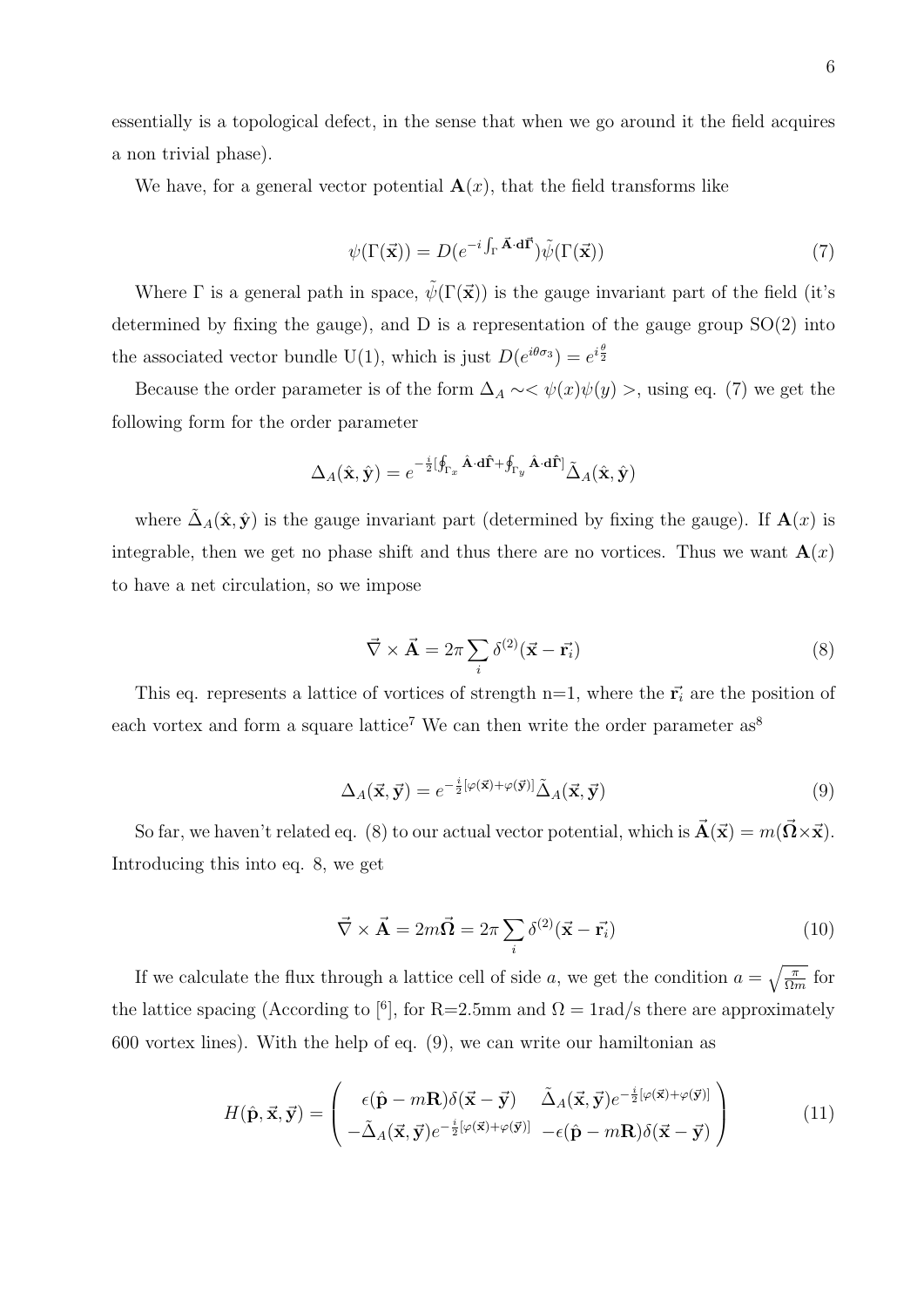where we introduce the Nambu representation, in which  $\Psi \equiv (\psi_{\uparrow}, \psi_{\downarrow}^{\dagger})^T$ , and the complete Hamiltonian is given by

$$
H_{rot}=\int d^Dx d^Dy \Psi^\dagger(\vec{\bf x}) H(\hat{\bf p},\vec{\bf x},\vec{\bf y}) \Psi(\vec{\bf y})
$$

Following <sup>[3]</sup>, we diagonalize H in the spin indices by introducing a Bogoliubov-de Gennes transformation, resulting in

$$
\int d^2y H(\hat{\mathbf{p}}, \vec{\mathbf{x}}, \vec{\mathbf{y}}) \Phi_E(\vec{\mathbf{y}}) = E \Phi_E(\vec{\mathbf{x}})
$$

Where the  $\Phi_E(\vec{x})$  are linear combinations of the original fields. We can obtain properties of the eigenstates  $\Phi_E(\vec{x})$  looking at the symmetry of the vortex lattice. Following  $[2]$ , we can define a translation operator given by

$$
T_{\delta \mathbf{r}} = e^{i\delta \mathbf{r} \cdot (\hat{\mathbf{p}} + \vec{\mathbf{A}} \tau_3)} \tag{12}
$$

where  $\tau_3$  is the third Pauli matrix in the Nambu (particle-hole) space<sup>9</sup>. It can be shown that the operators  $T_{e_x}$  and  $T_{e_y}$  commute with  $H(\hat{\mathbf{p}}, \vec{\mathbf{x}}, \vec{\mathbf{y}})$  but not with each other. This noncommutativity comes from the fact that we are enclosing only one vortex in the translation path (see Apendix C), so we define new operators  $T_{\mathbf{e}'_x d} \equiv T_{\mathbf{e}_x a + \mathbf{e}_y a}$  and  $T_{\mathbf{e}'_y d} \equiv T_{\mathbf{e}_x a - \mathbf{e}_y a}$ , where  $d = \sqrt{2}a$ . These operators satisfy

$$
[H(\hat{\mathbf{p}},\vec{\mathbf{x}},\vec{\mathbf{y}}),T_{\delta\mathbf{r}}]=[T_{\mathbf{e}_x'a},T_{\mathbf{e}_y'a}]=0
$$

Therefore, the eigenstates of H are in the Bloch state (we can diagonalize H and T simultaneously), i.e.

$$
\Phi_{\mathbf{k}}(\mathbf{x}) = e^{i\mathbf{k}\cdot\mathbf{x}} u_{\mathbf{k}}(\mathbf{x})\tag{13}
$$

Defining  $H_{\mathbf{k}}(\mathbf{x}, \mathbf{y}) \equiv e^{-i\mathbf{k}\mathbf{x}} H(\hat{\mathbf{p}}, \mathbf{x}, \mathbf{y}) e^{i\mathbf{k}\mathbf{y}}$ , the  $u_{\mathbf{k}}(\mathbf{x})$  satisfy the eq.

$$
\int d^2y H_{\mathbf{k}}(\hat{\mathbf{p}}, \vec{\mathbf{x}}, \vec{\mathbf{y}}) u_{\mathbf{k}}(\vec{\mathbf{y}}) = E_{\mathbf{k}} u_{\mathbf{k}}(\vec{\mathbf{x}})
$$

On the next section we will find a relationship between these Bloch states and the time dependent states that arise after introducing a magnetic field.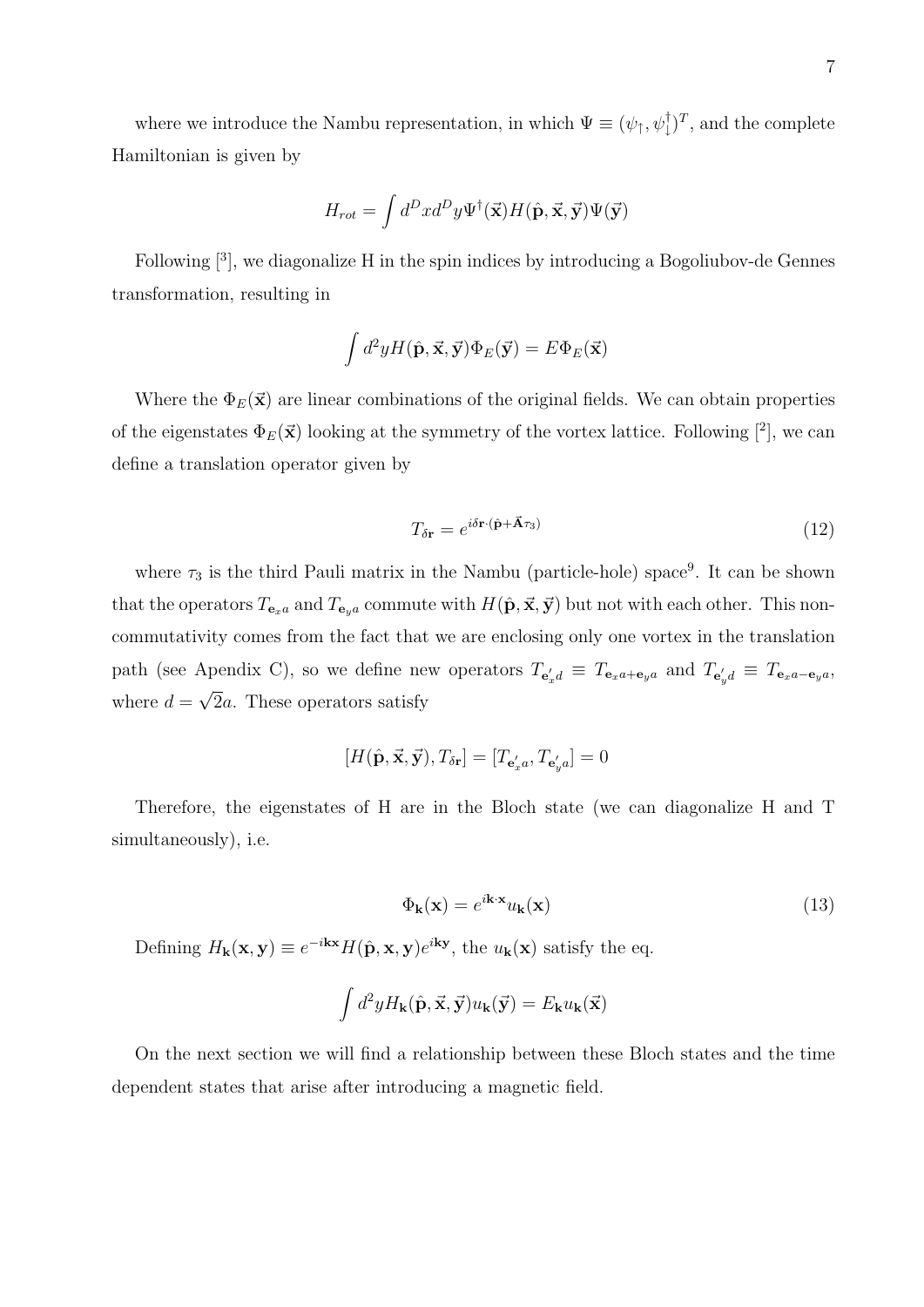# D. Rotating  ${}^{3}$ He-A in a magnetic field

We want to study how the excitations are modified in the presence of a magnetic field. For this we introduce a field B with a homogeneous gradient in the  $\hat{z}$  direction in the rotating frame,  $B_z(\vec{x}) = \vec{x} \cdot \vec{\nabla} B_z$  (with  $\vec{\nabla} B_z$  a constant vector). This field doesn't couple to the orbital angular momentum, only to spin through a Zeeman term. We can write

$$
L_{spin} = \int d^2x \psi_{\alpha}^{\dagger}(\vec{\mathbf{x}})(\vec{\mathbf{S}} \cdot \vec{\mathbf{B}})_{\alpha\beta}(\vec{\mathbf{x}})\psi_{\beta}(\vec{\mathbf{x}}) = \int \frac{d^2x}{2} (\vec{\mathbf{x}} \cdot \vec{\nabla}B_z) \psi_{\alpha}^{\dagger}(\vec{\mathbf{x}})(\sigma_3)_{\alpha\beta} \psi_{\beta}(\vec{\mathbf{x}})
$$

Using the Nambu notation, we can write this term together with the rest of the Lagrangian as

$$
L = \int d^2x \Psi^{\dagger}(\vec{x},t) \left(i\partial_0 - \frac{\vec{x} \cdot \vec{\nabla}B_z}{2}\right) \Psi(\vec{x},t) - \int d^2x d^2y \Psi^{\dagger}(\vec{x},t) H(\vec{p},\vec{x},\vec{y}) \Psi(\vec{x},t)
$$

We want to get rid of the spin term. For this, we notice that the time derivative can now be thought of as a covariant derivative  $i\partial_0 - \frac{\vec{x} \cdot \vec{v} \cdot \vec{B}}{2} = i(\partial_0 + iA_0)$  with  $A_0 = \frac{\vec{x} \cdot \vec{v} \cdot \vec{B}}{2}$  $\frac{\nabla \mathbf{B}}{2}$ . This way, we can make a gauge transformation so that  $A_0$  will vanish in the new gauge. We have

$$
A_0 \to A_0 - \frac{\partial}{\partial t} (t \frac{\vec{\mathbf{x}} \cdot \vec{\nabla} B_z}{2}) = A_0 - \frac{\vec{\mathbf{x}} \cdot \vec{\nabla} B_z}{2}
$$

$$
\vec{A} \to \vec{A} - \vec{\nabla} (t \frac{\vec{\mathbf{x}} \cdot \vec{\nabla} B_z}{2}) = \vec{A} - \frac{t \vec{\nabla} B_z}{2}
$$

If we want the Lagrangian to be invariant under the transformation, the field must transform like

$$
\Psi(\vec{x},t)\rightarrow e^{-it(\frac{\vec{\mathbf{x}}\cdot\vec{\nabla}B_{z}}{2})\tau_{3}}\Psi(\vec{x})\equiv\Psi'(\vec{x},t)
$$

Where  $\tau_3$  must be introduced to be consistant with the Nambu notation. Using the invariance of L under gauge transformations, in the new gauge we can write

$$
L = \int d^2x \Psi^{\prime \dagger}(\vec{x}, t) i \partial_0 \Psi^{\prime}(\vec{x}, t) - \int d^2x d^2y \Psi^{\prime \dagger}(\vec{x}, t) H(\vec{p} - \mathbf{f}(t), \vec{x}, \vec{y}) \Psi^{\prime}(\vec{y}, t)
$$
(14)

Where  $\mathbf{f}(t) \equiv \frac{t \vec{\nabla} B_z}{2}$  $\frac{2B_z}{2}$ . We see that the in the new gauge, the Hamiltonian density operator is modified by a time dependent vector potential, induced from the spin potential  $A_0$ . The next step is to find the eigenstates of the new time dependent Hamiltonian, for this we must solve the time dependent Schroedinger eq.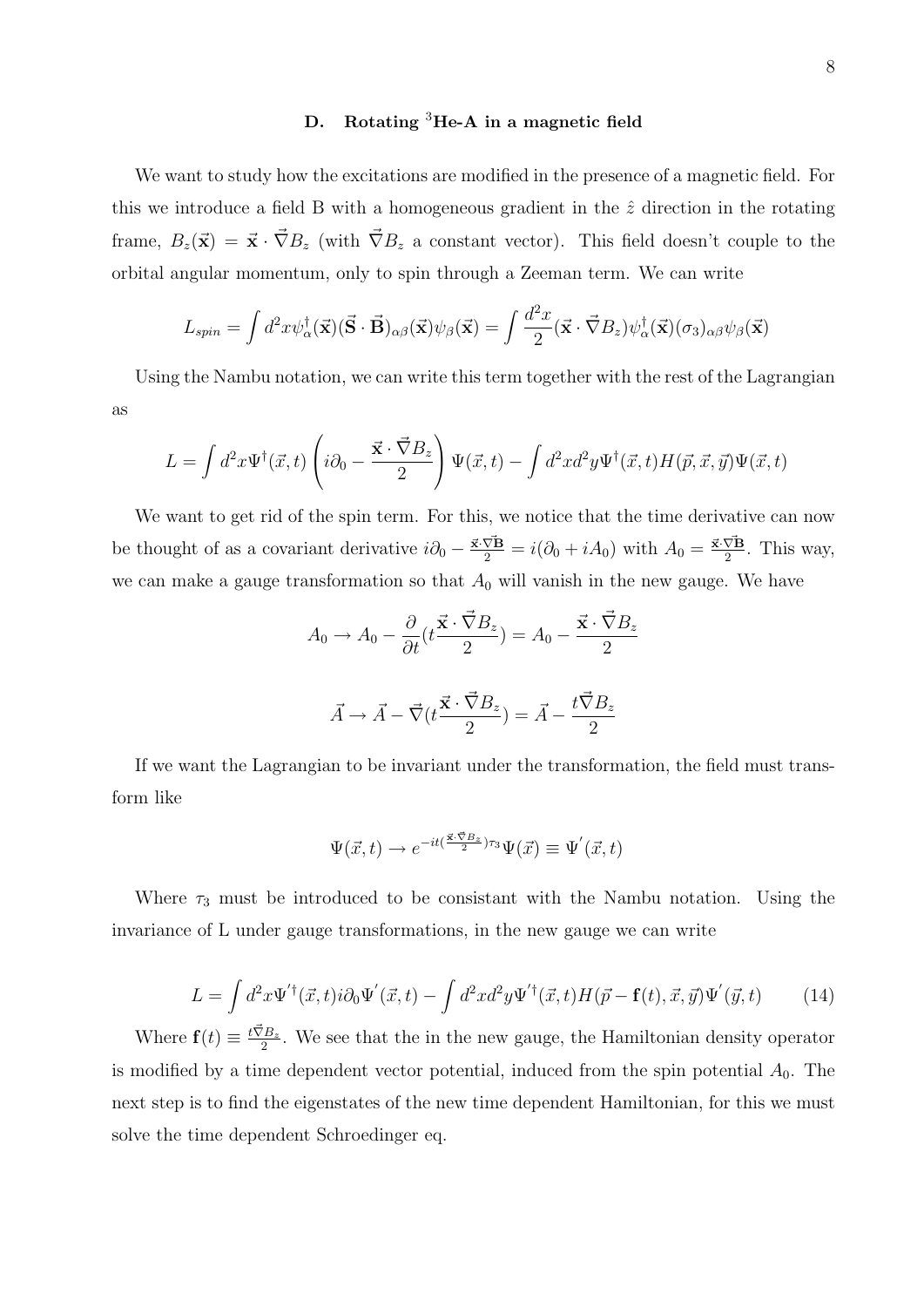$$
i\frac{\partial}{\partial t}\Psi(t,\mathbf{x}) = \int d^2y H(t,\mathbf{x},\mathbf{y})\Psi(t,\mathbf{x})
$$

where  $H(t, \mathbf{x}, \mathbf{y}) \equiv H(\vec{p} - \mathbf{f}(t), \vec{x}, \vec{y})$ . In the adiabatic approximation, the solution to the above equation is given by (see Apendix C)

$$
\Psi_{\mathbf{k}}(t,\mathbf{x}) = e^{i\int_0^t dt'(E_{\mathbf{k}}(t')) + \gamma_{\mathbf{k}}(t')} \Phi_{\mathbf{k}}(t,\mathbf{x})
$$
\n(15)

where  $\Phi_{\mathbf{k}}(t, \mathbf{x})$  is an instantaneous eigenstate of the hamiltonian given by

$$
\int d^2y H(t, \vec{\mathbf{x}}, \vec{\mathbf{y}}) \Phi_{\mathbf{k}}(t, \vec{\mathbf{y}}) = E_{\mathbf{k}}(t) \Phi_{\mathbf{k}}(t, \vec{\mathbf{x}})
$$
(16)

and  $\gamma_{\mathbf{k}}(t')$  is called the Berry phase, given by

$$
\gamma_{\mathbf{k}}(t) = i \int_0^t dt' \langle \Phi_{\mathbf{k}}(t') | \frac{\partial}{\partial t'} | \Phi_{\mathbf{k}}(t') \rangle = i \int_0^t dt' \langle u_{\mathbf{k}}(t') | \frac{\partial}{\partial t'} | u_{\mathbf{k}}(t') \rangle \tag{17}
$$

The  $u_{\mathbf{k}}(t)$  are the Bloch time-dependent states, which are related to the time-independent ones in eq. (13) by  $u_{\mathbf{k}}(t, \mathbf{x}) = u_{\mathbf{k} - \mathbf{f}(t)}(\mathbf{x})$ . Thus eq. (15) tells us that the departure in time from an initial eigenstate of the Hamiltonian is given by the usual dynamical phase plus another phase of topological origin, the Berry phase.

### E. Spin Hall effect

We know from eq. (2) that the <sup>3</sup>He-A phase has an  $SO(2)_S$  symmetry even in the presence of a magnetic field. Using Noether's theorem, we can write a conservation law for the spin density, i.e.,  $\dot{\rho}^S + \nabla \cdot \mathbf{j}^S = 0$ , where the spin density  $\rho^S$  is defined by  $\rho^S(\mathbf{x}) =$ 1  $\frac{1}{2}\sum_{n\leq}\int_{BZ}\frac{d^2k}{2\pi}\Psi_n^\dagger$  $n_{nk}^{\dagger}(\mathbf{x})\Psi_{n\mathbf{k}}(\mathbf{x})$ . The label 0 denotes the zero energy (wrt. the Fermi energy). In the presence of a uniform field  $f(t)$ , the spin current is [<sup>2</sup>]

$$
\langle \mathbf{j}^{S}(t) \rangle = \frac{i}{2} \sum_{n < 0} \int_{BZ} \frac{d^2 k}{2\pi} [\langle \dot{u}_{n\mathbf{k}}(t) | \frac{\partial u_{n\mathbf{k}}(t)}{\partial \mathbf{k}} \rangle - h.c.] = -\sigma_{xy}^S [\nabla B \times \mathbf{e}_z]
$$

where

$$
\sigma_{xy}^s = \frac{1}{8\pi} \sum_{n<0} \int_{BZ} \frac{d^2k}{2\pi i} [\nabla_{\mathbf{k}} \times \langle u_{\mathbf{k}} | \nabla_{\mathbf{k}} | u_{\mathbf{k}} \rangle]_z = \frac{1}{8\pi} \sum_{n<0} N_{Ch}^{(n)}
$$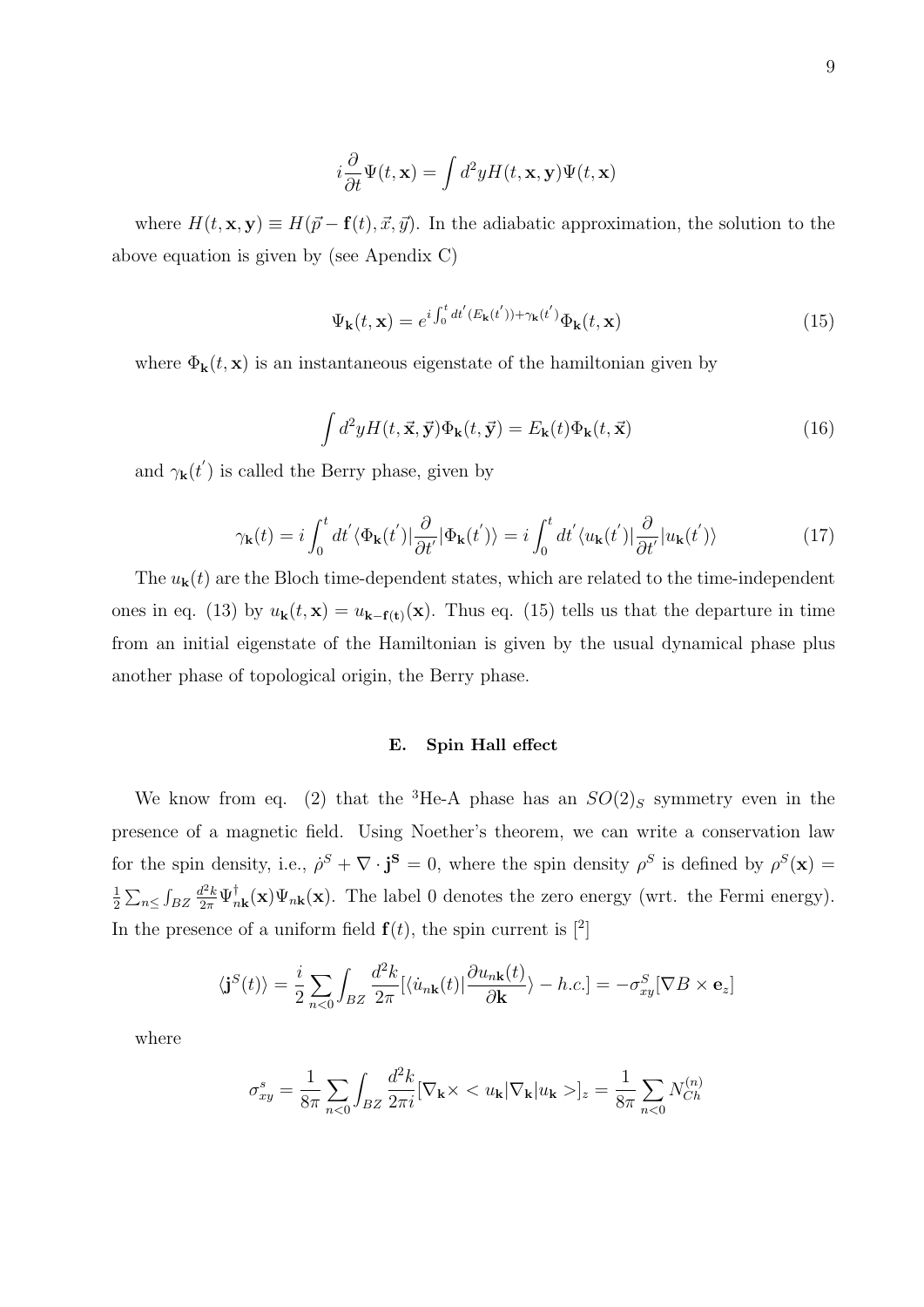$N_{Ch}^{(n)}$  is the Chern number for the n-th band, and if we consider the case of no partially filled bands (We integrate over the complete Brillouin zone), it is a quantized number (See Conclusions). This way, we see that a non-zero current means we have excitations (quasiparticles) that carry spin with them.

### III. CONCLUSION

In summary, we considered a particular phase of  ${}^{3}$ He, the phase  ${}^{3}$ He-A, which we obtained by spontaneous symmetry breaking of a general free energy functional<sup>10</sup> compatible with the symmetry group of <sup>3</sup>He determined experimentally. Once we obtained the Hamiltonian of the <sup>3</sup>He-A phase, we modified it by introducing a rotation in the fluid. Setting up this rotation creates vortices for a sufficiently high  $\Omega$ , in particular we assumed a square vortex lattice. By looking at the group properties of translation operators we found that the excitation eigenstates form a band like structure. By introducing an aditional magnetic field along the axis of rotation of the fluid, we get a conductivity that depends on the curvature of the matrix elements of the time dependent Bloch states, which are related to the old ones by a shift in the momenta. This conductivity turns out to be quantized<sup>11</sup> if we sweep the whole Brillouin zone (which is a torus), and the value is given by the Chern Number for the n-th band.

#### IV. APPENDIX

## A. Derivation of the order parameter

We start by writing the most general form of the free energy (Guinzburg-Landau potential) compatible with our symmetry group to  $4<sup>th</sup>$  order in parameter. Denoting our parameter by  $A_{\alpha i}$ , where  $\alpha$  is a spin index, i a spatial index and A a complex number, the constraints we have are:

- $U(1)_{\omega}$  symmetry imposes that for every  $A_{\alpha i}$  there has to be an  $A_{\beta j}^*$ . This implies no odd terms in  $F^{G-L}$
- $SO(3)_S$  symmetry implies that every  $A_{\alpha i}$  has to be contracted with an  $A_{\alpha j}$  or  $A_{\alpha j}^*$  so that it's invariant under rotations.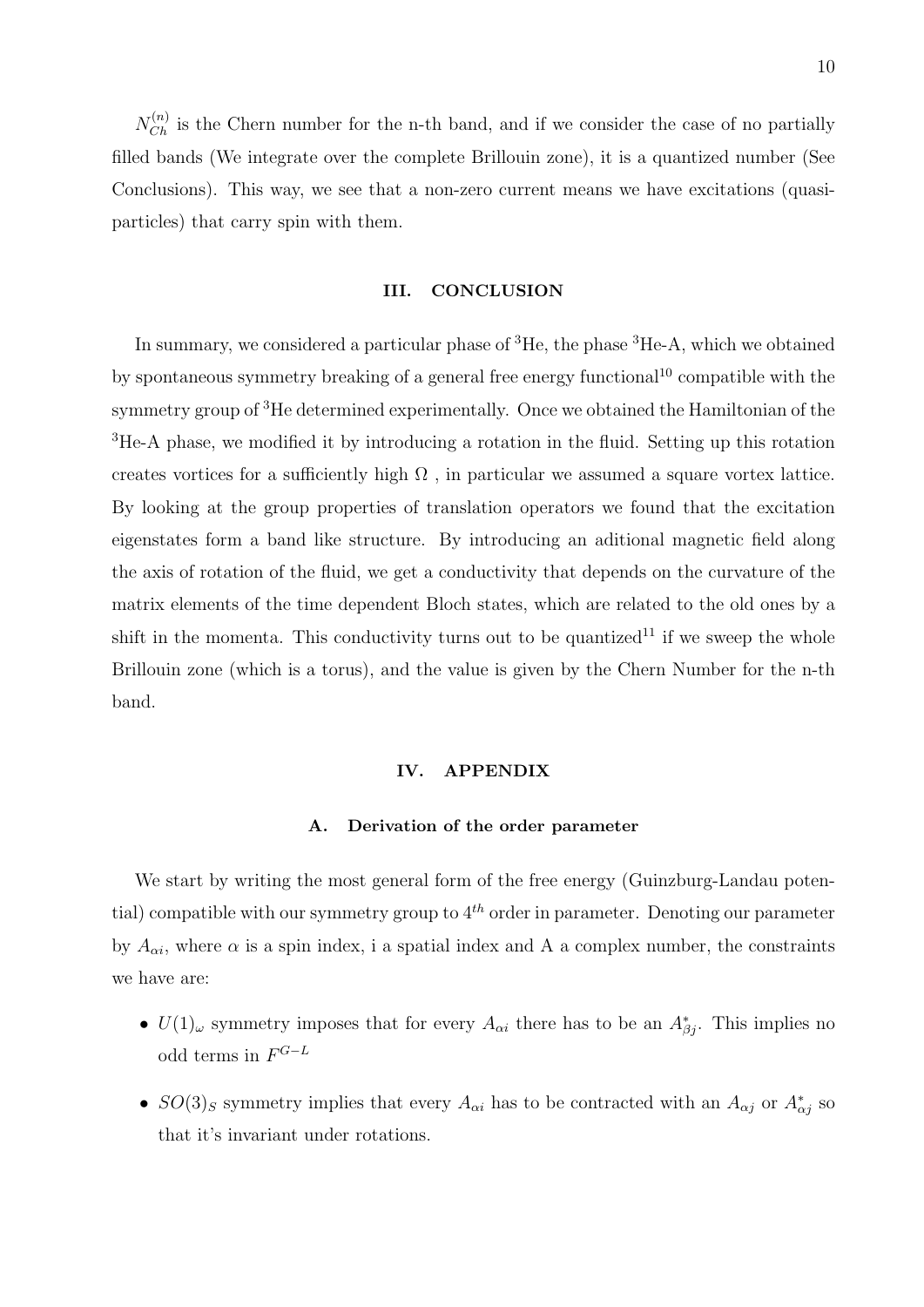•  $SO(3)_L$  Every  $A_{\alpha i}$  has to be contracted with  $A_{\beta i}$  or  $A_{\beta i}^*$  for the same reasons as above This way, the most general form of the free energy is (to  $4^{th}$  order):

$$
F^{G-L} = -\alpha A_{\alpha i}^* A_{\alpha i} + \beta_1 A_{\alpha i}^* A_{\alpha i}^* A_{\beta j} A_{\beta j} + \beta_2 A_{\alpha i}^* A_{\beta j} A_{\beta j} + \beta_3 A_{\alpha i}^* A_{\beta i}^* A_{\alpha j} \ A_{\beta j} +
$$

$$
\beta_4 A_{\alpha i}^* A_{\beta i} A_{\alpha j} A_{\beta j}^* + \beta_5 A_{\alpha i}^* A_{\beta i} A_{\alpha j} A_{\alpha j}^* A_{\beta j}
$$

We want to minimize  $F^{G-L}$  wrt. the order parameter. We have

$$
0 = \frac{\delta F^{G-L}}{\delta A_{\mu\nu}} = -\frac{\alpha}{2} A_{\mu\nu}^* + \beta_1 A_{\alpha i}^* A_{\alpha i}^* A_{\mu\nu} + \beta_2 A_{\alpha i}^* A_{\alpha i} A_{\mu\nu}^* + \beta_3 A_{\mu i}^* A_{\alpha i}^* A_{\alpha \nu} +
$$

$$
\beta_4 A_{\alpha n u}^* A_{\mu i}^* A_{\alpha i} + \beta_5 A_{\alpha n u}^* A_{\alpha i}^* A^{\mu i}
$$

We see that if  $\alpha < 0$  (above  $T_c$ ) then  $A_{\mu\nu} = 0$  (All terms are positive assuming all  $\beta$ 's are positive). If  $\alpha > 0$  then we can find nontrivial solutions. To simplify the notation, we can write the above eq. in matrix form

$$
0 = -\frac{\alpha}{2}A^* + \beta_1 Tr(A^*A^{\dagger})A + \beta_2 Tr(AA^{\dagger})A^* + (AA^{\dagger})^T(\beta_3 A + \beta_4 A^*) + \beta_5 AA^{\dagger}A^*
$$

In general, values of A that differ by a phase transformation will represent the same phase, because of the U(1) symmetry. There are terms with A and with  $A^*$ , which won't mix between themselves under a U(1) transformation, so this tells us that the A and  $A^*$ terms represent different phases. We then set  $\beta_1 = \beta_3 = 0$ , which will turn out to represent the <sup>3</sup>He-A phase. The resulting eq for the order parameter is

$$
-\frac{\alpha}{2} + \beta_2 Tr(\tilde{A}) + \beta_4 \tilde{A}^T + \beta_5 \tilde{A} = 0
$$
\n(18)

where  $[\tilde{A}]_{\alpha j} = [A A^{\dagger}]_{\alpha j} = A_{\alpha i} A_{j i}^*$ . We try with an expression of the form

$$
A_{\alpha i} = \Delta_0 \hat{\mathbf{z}}_{\alpha} (\hat{\mathbf{x}}_i + i \hat{\mathbf{y}}_i)
$$
(19)

where  $\hat{\mathbf{x}}_i$ ,  $\hat{\mathbf{y}}_i$  and  $\hat{\mathbf{z}}_i$  are the components of the cartesian coordinate frame. Introducing into eq. (18), we get

$$
-\frac{\alpha}{2}\delta_{\alpha,j} + 2\Delta_0^2 \beta_2 \delta_{\alpha,j} + 2\Delta_0^2 (\beta_4 + \beta_5)\hat{\mathbf{z}}_{\alpha}\hat{\mathbf{z}}_{j} = 0
$$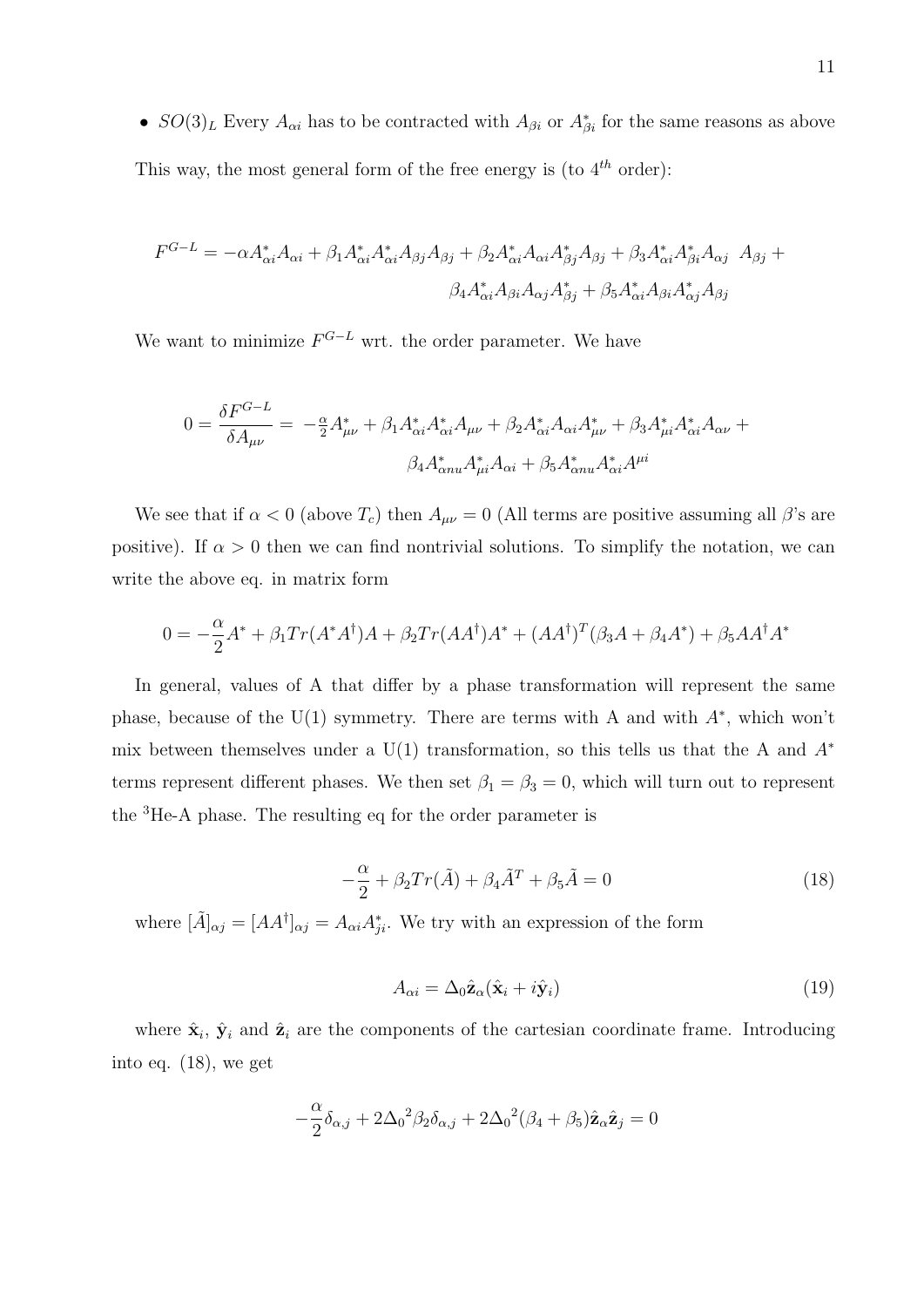If we choose our coordinate frame to be the same as the spin frame, then we have  $\hat{\mathbf{z}}_{\alpha} \hat{\mathbf{z}}_{j} =$  $\delta_{\alpha,i}$ . So we get

$$
\Delta_0^2 = \frac{\alpha}{4(\beta_2 + \beta_4 + \beta_5)}
$$

So we see that the expression in eq. (19) is valid if  $\hat{z}_{\alpha}$  is pointing along one of the spin axis. In a general basis, we'll have

$$
A_{\alpha i} = \Delta_0 \hat{\mathbf{d}}_{\alpha} (\hat{\mathbf{x}}_i + i\hat{\mathbf{y}}_i)
$$
\n(20)

where  $\hat{\mathbf{d}}$  is the spin vector and  $\hat{\mathbf{l}} = \hat{\mathbf{e}}_1 \times \hat{\mathbf{e}}_2$  is the orbital angular momentum.

### B. Commutator of the Translation Operators

We want to calculate

$$
[T_{\mathbf{e}_x a}, T_{\mathbf{e}_y a}] = [e^{ia\mathbf{e}_{\mathbf{x}} \cdot (\hat{\mathbf{p}} + \vec{\mathbf{A}}\tau_3)}, e^{ia\mathbf{e}_{\mathbf{x}} \cdot (\hat{\mathbf{p}} + \vec{\mathbf{A}}\tau_3)}] = [e^{iA}, e^{iB}]
$$
(21)

We also have

$$
[iA, iB] = -i2ma^2\vec{\Omega} \cdot (\hat{e_x} \times \hat{e_y})
$$

Because  $[A, [A, B]] = [B, [A, B]] = 0$ , we can use the Campbell-Baker-Haussdorf formula to write  $[exp(iA), exp(iB)] = exp(i(A+B))sin(\frac{1}{2})$  $\frac{1}{2}[iA, iB]$ . We see that we must make the sine vanish if we want the operators to commute. So

$$
\sin(\frac{1}{2}[iA, iB]) = \sin(ma^2\Omega\tau_3) = \tau_3\sin(\frac{ma^2\Omega}{2}) = 0
$$

Using the value of the lattice spacing a found below eq.10, we get the condition  $\pi = 2n\pi$ where n is an integer. This can't be satisfied, so the operators in eq. (21) don't commute. But we see that if we make a translation by a distance  $d =$ √ 2a, which is equivalent to enclosing 2 vortices, then the commutator will vanish. This is what we do when defining the operators  $T_{\mathbf{e}'_{x}d}$  and  $T_{\mathbf{e}'_{y}d}$  below eq. (12).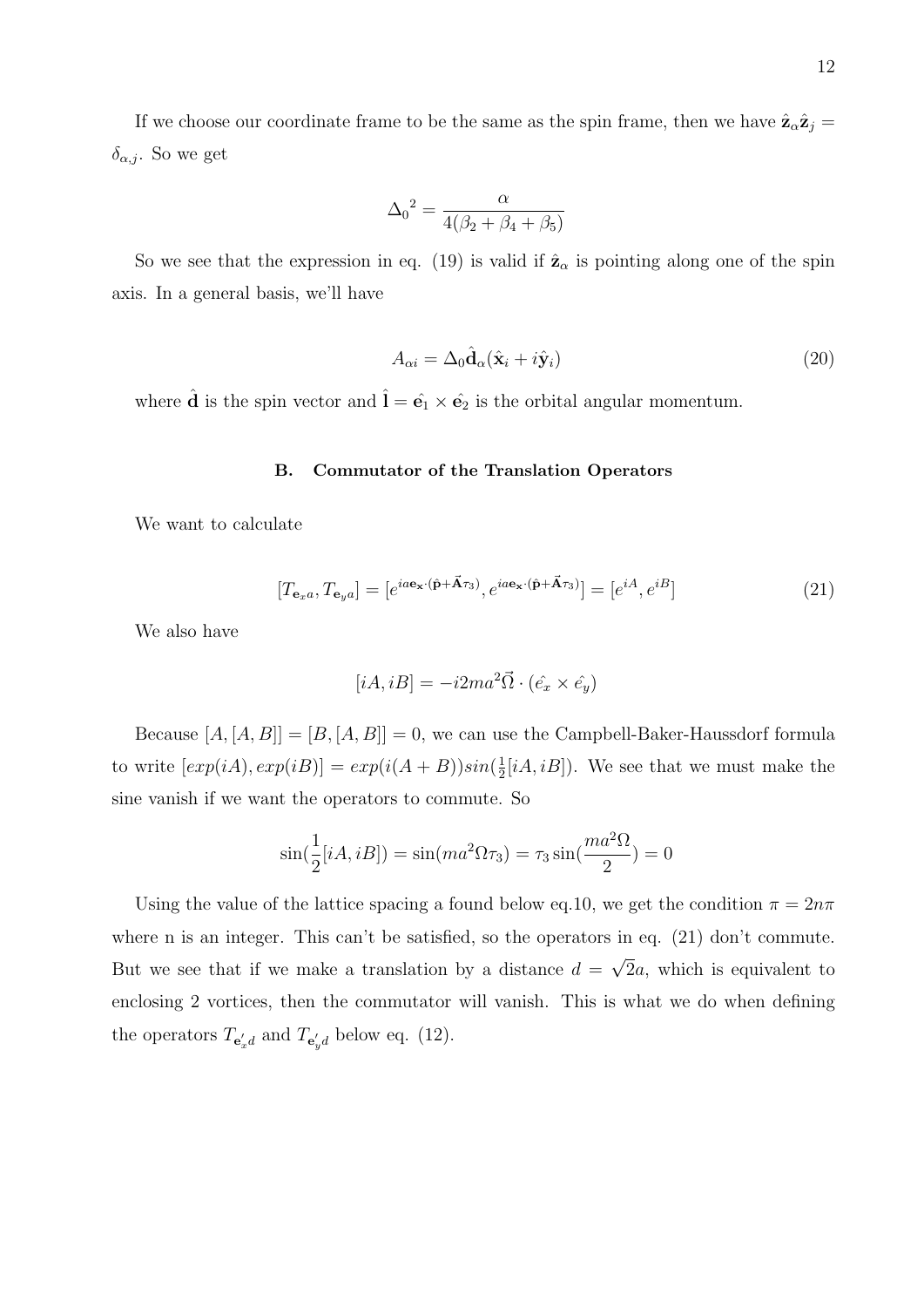#### C. Adiabatic evolution of an eigenstate

We want to analize how the wavefunction of the system evolves in time if it starts at an eigenstate of the instantaneous Hamiltonian. For this we follow [<sup>5</sup> ]. Let H be a hamiltonian that depends on a set of parameters **R**  $(H = H(\mathbf{R}, \vec{x}, \vec{y}))$ . Note that in particular, the parameter can be time itself, as it'll be the case in our system. Let  $\mathbf{R}(t), t >$  represent the wavefunction of the system for a value of the parameters  $\mathbf{R}(t)$ . Assuming that the parameters describe a trayectory  $\mathbf{R}(t)$  in parameter space, a guess for the wavefunction is

$$
|\Psi(t)\rangle = e^{[i\gamma_n(t)-i\int_0^t E_n(\mathbf{R}(t'))dt']}|n,\mathbf{R}(t)\rangle
$$
\n(22)

Here we assume that the system is always in the  $n<sup>th</sup>$  state (adiabatic assumption), which requires the Hamiltonian to be slowly varying in time ( $|\nabla B_z| \ll 1$ ) (Slow variations in H means the perturbation has low frequency components only and cannot have enough energy to make a transition between states). Inserting this trial wavefunction into Schroedinger's equation, it's straightforward to show that

$$
\gamma_n = \int_0^t \langle n, \mathbf{R}(t')| \frac{\partial}{\partial t} |n, \mathbf{R}(t') \rangle
$$

In particular, choosing our parameter to be time itself (because  $H = H(t, \vec{x}, \vec{y})$ ) we get

$$
\mathbf{\Psi}_{\mathbf{k}}(t,\mathbf{x})=e^{i\int_0^tdt^{'}(E_{\mathbf{k}}(t^{'}))+\langle u_{\mathbf{k}}(t^{'})|\frac{\partial}{\partial t^{'}}|u_{\mathbf{k}}(t^{'})\rangle}
$$

where  $\mathbf{\Phi}_{\mathbf{k}}(t, \mathbf{x})$  is an instantaneous eigenstate of the hamiltonian given by

$$
\int d^2y H(t, \vec{\mathbf{x}}, \vec{\mathbf{y}}) \Phi_{\mathbf{k}}(t, \vec{\mathbf{y}}) = E_{\mathbf{k}}(t) \Phi_{\mathbf{k}}(t, \vec{\mathbf{x}})
$$
\n(23)

<sup>∗</sup> Electronic address: anduaga2@uiuc.edu

- <sup>2</sup> Berry Phase and Spin Quantum Hall Effect in the Vortex State of Superfluid  ${}^{3}$  He in 2 dimensions, J. Goryo, M. Kohmoto, arXiv:cond-mat/0206226 v2 23 Sep 2002.
- <sup>3</sup> Superperconductivity of Metal and Alloys, P.G. de Gennes, Perseus Books, Massachusetts, 1966.

<sup>&</sup>lt;sup>1</sup> Analogies between Superfluid  ${}^{3}$ He-A and Particle Physics, Samuel Bader, Online notes, http://staff.science.uva.nl/ jsmit/bader.ps ,2000.